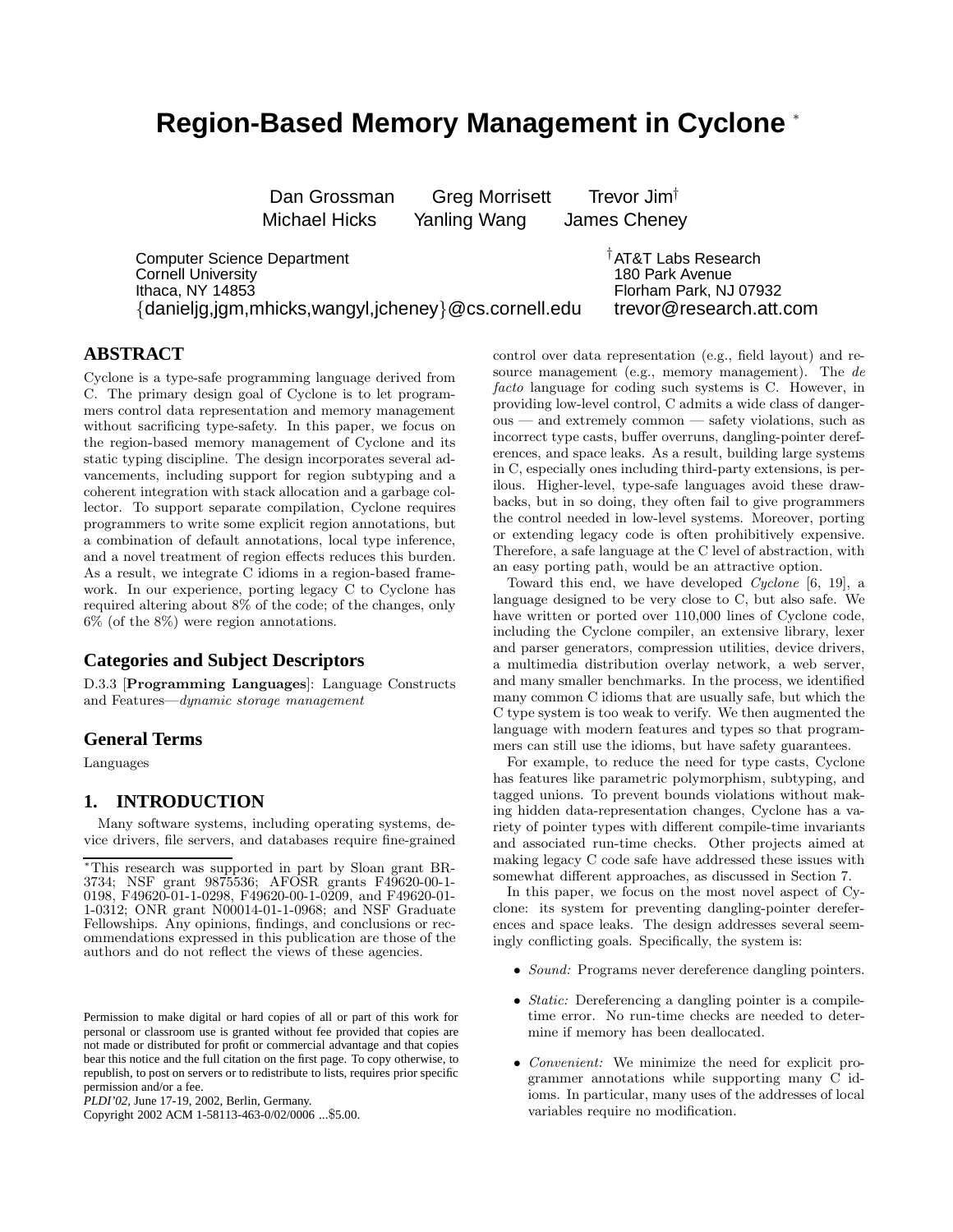- Exposed: Programmers control where objects are allocated and how long they live. As usual, local variables are always allocated on the stack.
- *Comprehensive:* We treat all memory uniformly, including the stack, the heap (which can optionally be garbage-collected), and "growable" regions.
- *Scalable:* The system supports separate compilation, as all analyses are intraprocedural.

Following the seminal work of Tofte and Talpin [28], the system is *region-based*: each object lives in one region and, with the exception that a distinguished heap region may be garbage collected, a region's objects are all deallocated simultaneously. As a static system for an explicitly typed, low-level language, Cyclone's region framework makes several technical contributions over previous work, notably:

- Region subtyping: A last-in-first-out discipline on region lifetimes induces an "outlives" relationship on regions, which, in turn, allows us to provide a useful subtyping discipline on pointer types.
- Simple effects: We eliminate the need for effect variables (which complicate interfaces) through the use of a "regions\_of" type operator.
- Default annotations: We combine a local inference algorithm with a system of defaults to reduce the need for explicit region annotations.
- Integration of existential types: The combination of region subtyping and simple effects makes the integration of first-class abstract data types relatively simple.

We have found Cyclone's region system sufficiently expressive for porting legacy C code and writing new applications. In our experience, porting C code has required altering about 8% of the code, and the vast majority of changes have not been region annotations. Furthermore, Cyclone performed as well as C for the network applications we considered, and within a factor of three for more computationally intense programs.

In this paper, we demonstrate our contributions, beginning with a general description of the system suitable for programmers (Section 2). We then present a more technical discussion of our novel effect system and its interaction with existential types (Section 3). We continue with a core formal language that we have proven sound (Section 4), an overview of our implementation (Section 5), and a study of the burden of porting C code to Cyclone and the resulting performance (Section 6). We discuss related work in Section 7 and future work in Section 8.

# **2. USING CYCLONE REGIONS**

This section presents the programmer's view of Cyclone's memory-management system. It starts with the constructs for creating regions, allocating objects, and so on  $-$  this part is simple because the departure from C is small. We next present the corresponding type system, which is more involved because every pointer type carries a region annotation. Then we show how regions' lifetimes induce subtyping on pointer types. At that point, the type syntax is quite verbose, so we explain the features that, in practice, eliminate

almost all region annotations. Throughout, we take the liberty of using prettier syntax (e.g., Greek letters) than actual Cyclone. For the ASCII syntax and a less region-oriented introduction to Cyclone, see the user's manual [6].

# **2.1 Basic Operations**

In Cyclone, all memory is in some region, of which there are three kinds:

- A single heap region, which conceptually lives forever
- Stack regions, which correspond to local-declaration blocks, as in C
- Dynamic regions, which have lexically scoped lifetimes but permit unlimited allocation into them

Static data objects reside in the heap. Primitives malloc and new create new heap objects. The new operation is like malloc except that it takes an expression and initializes the memory with it. There is no explicit mechanism for reclaiming heap-allocated objects (e.g., free). However, Cyclone programs may optionally link against the Boehm-Demers-Weiser conservative garbage collector [4] to reclaim unreachable heap-allocated objects implicitly. The interaction of the collector with regions is discussed in Section 5.

Stack regions correspond directly to C's local-declaration blocks: entering a block with local declarations creates storage with a lifetime corresponding to the lexical scope of the block. Function parameters are in a stack region corresponding to the function's lifetime. In short, Cyclone local declarations and function parameters have exactly the same layout and lifetime as in C.

Dynamic regions are created with the construct region  $\mathbf{r}$  {s}, where  $\mathbf{r}$  is an identifier and s is a statement. The region's lifetime is the execution of s. In s, r is bound to a region handle, which primitives rmalloc and rnew use to allocate objects into the associated region. For example,  $rnew(r)$  3 returns a pointer to an int allocated in the region of handle r and initialized to 3. Handles are first-class values; a caller may pass a handle to a function to allow it to allocate into the associated region. A predefined constant heap\_region is a handle for the heap.

Like a declaration block, a dynamic region is deallocated precisely when execution leaves the body of the enclosed statement. Execution can leave due to unstructured jumps (continue, goto, etc.), a return, or via an exception. Section 5 explains how we compile dynamic-region deallocation.

The region system imposes no changes on the representation of pointers or the meaning of operators such as & and \*. There are no hidden fields or reference counts for maintaining region information at run-time. Pointers to arrays of unknown size (denoted  $\tau$ ?) are implemented with extra fields to support bounds-checks, but this design is orthogonal to regions. All the infrastructure for preventing dangling-pointer dereferences is in the static type system, making such dereferences a compile-time error.

# **2.2 Basic Type System**

*Region Annotations.* All pointers point into exactly one region. In principle, pointer types are annotated with the region name of the region they point into, though in practice we eliminate most annotations. Ignoring subtyping,  $int*\rho$ describes a pointer to an int that is in the region whose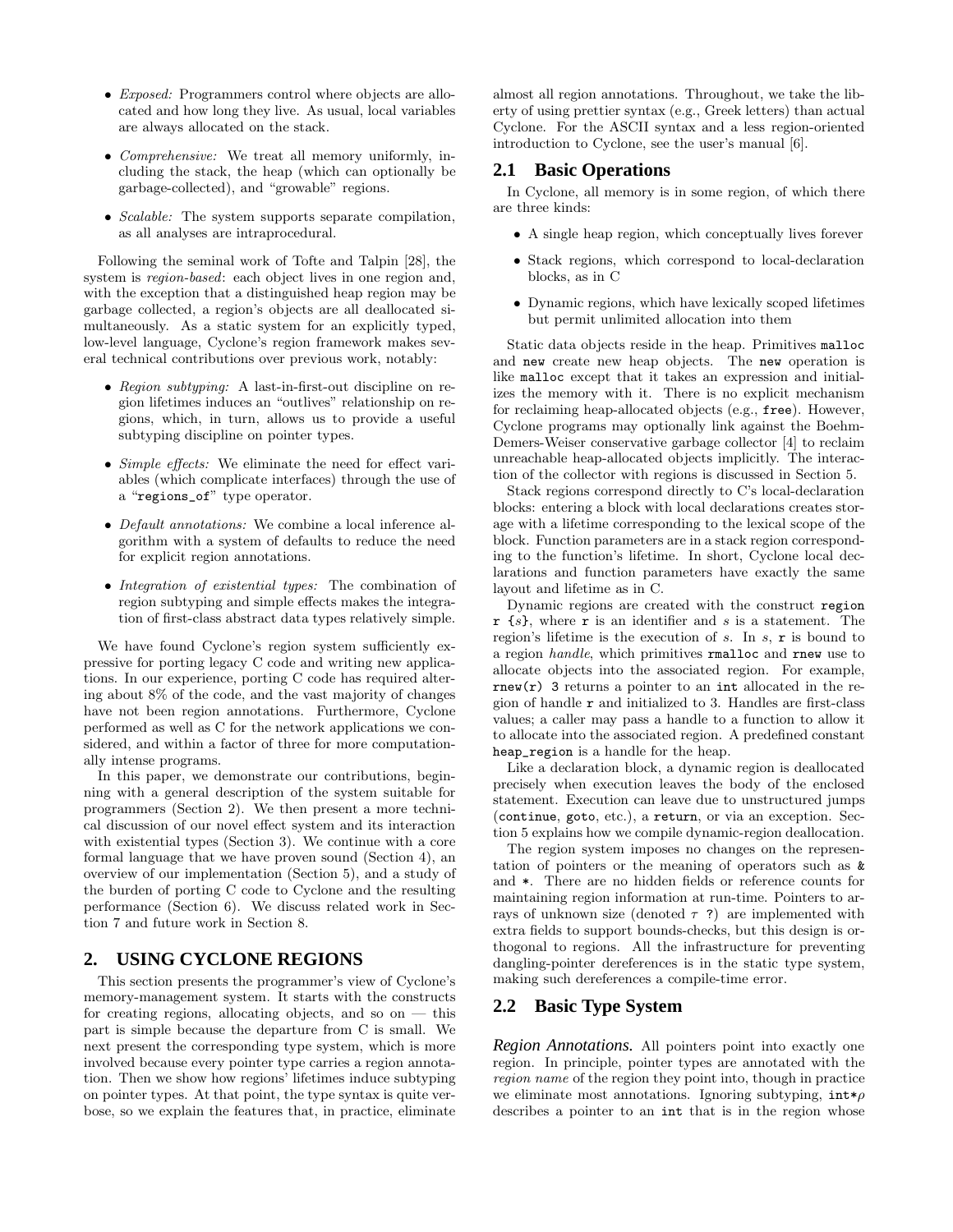```
char?\rho strcpy<\rho, \rho_2>(char?\rho d, const char?\rho_2 s);
char?\rho<sub>H</sub> strdup<\rho>(const char?\rho s);
char?\rho rstrdup<\rho, \rho_2>(region_t<\rho>, const char?\rho_2 s);
size_t strlen<\rho>(const char?\rho s);
```
#### **Figure 1: Cyclone string library prototypes**

name is  $\rho$ . The invariant that pointers have a particular region is the basic restriction we impose to make the undecidable problem of detecting dangling-pointer dereferences tractable. Pointer types with different region names are different types. A handle for a region corresponding to  $\rho$  has the type region\_ $t < \rho$ .

Region names fall into four categories. The region name for the heap is  $\rho_H$ . A block labeled L (e.g., L: {int x=0; s}) has name  $\rho_L$  and refers to the stack region that the block creates. Similarly, the arguments of a function f are stored in the stack region  $\rho_f$ . Finally, the statement region r {s} defines region name  $\rho_r$  for the created region. So r has type region\_ $t < \rho_r$ . In all cases, the scope of a region name corresponds to the lifetime of the corresponding region.

We can now give types to some small examples. If  $e_1$  has type region\_t< $\rho$ > and  $e_2$  has type  $\tau$ , then rnew ( $e_1$ )  $e_2$  has type  $\tau * \rho$ . If int x is declared in block L, then  $\&$ x has type int\* $\rho_L$ . Similarly, if e has type  $\tau * \rho$ , then  $\&*e$  has type  $\tau * \rho$ .

*Preventing dangling-pointer dereferences.* To dereference a pointer, safety demands that its region be live. Our goal is to determine at compile-time that no code follows a dangling pointer. It often suffices to ensure that pointer types' region names are in scope. For example, this code is ill-typed:

```
1. int*\rho_L p;
2. L:{ int x = 0;
3. p = kx;<br>4. }
4.
5. *p = 42;
```
The code creates storage for x at line 2 and deallocates it at line 4, so the assignment of &x to p creates a dangling pointer that is dereferenced in line 5. Cyclone rejects this code because  $\rho_L$  is not in scope when p is declared. If we change the declaration of p to another region, then the assignment  $p = kx$  fails to type-check because  $kx$  has type int $*\rho_L$ .

However, Cyclone's advanced features, notably existential and universal polymorphism, conspire to allow pointers to escape the scope of their regions, just as closures allow pointers to escape in the original Tofte-Talpin work. Therefore, in general, we cannot rely on simple scoping mechanisms to ensure soundness. Instead, we must track the set of live region names at each control-flow point. To keep the analysis intraprocedural, we use a novel type-and-effects system to track interprocedural liveness requirements. We delay the full discussion of effects until Section 3.

*Region Polymorphism.* Functions in Cyclone are regionpolymorphic; they can abstract the actual regions of their arguments or results. That way, functions can manipulate pointers regardless of whether they point into the stack, the heap, or a dynamic region.

Figure 1 presents some prototypes from the Cyclone string library, including strcpy, strdup, and strlen, and a regionallocating function rstrdup. The ? is Cyclone notation for a pointer to a dynamically sized array. These functions all exhibit region polymorphism. In strcpy, the parameters' region names  $\rho$  and  $\rho_2$  are abstracted by the syntax  $\langle \rho, \rho_2 \rangle$ , meaning they can be instantiated with any actual region name when the function is called. So we can write code like:

```
L:{ char buf[20];
     strcpy\langle \rho_L, \rho_H \rangle(buf, "a heap pointer"); }
```
Here, the syntax  $\langle \rho_L, \rho_H \rangle$  in the call instantiates  $\rho_2$  with the heap region  $\rho_H$  and  $\rho$  with the stack region  $\rho_L$ , allowing one to copy a string from the heap to the stack.

Region polymorphism can guarantee region equalities of unknown regions by using the same region names. For example, in strcpy the region names of the first argument and the return value are the same, so the returned pointer must point to the same region as the first argument. Region-name equalities are also important for dynamic regions. For example, the rstrdup function is a version of strdup that copies the source string into a dynamic region. In its prototype, the region name of the returned value  $\rho$  matches the region name of the dynamic region handle region\_ $t < \rho$ . In fact, we implement strdup by just calling rstrdup:

```
char?\rhoH strdup<\rho>(const char?\rho s) {
  return rstrdup<\rho_H, \rho>(heap_region,s);
}
```
*Polymorphic Recursion.* It is often valuable to instantiate the region parameters of a recursive function call with different names than the function's own region arguments. As an example, this contrived program has a function fact that abstracts a region  $\rho$  and takes as arguments a pointer into  $\rho$  and an integer.

```
void fact<\rho>(int*\rho result, int n) {
 L: \{ int x = 1;
      if(n > 1) fact<\rho_L>(&x,n-1);
       *result = x*n; }
}
int g = 0;
int main() { fact<\rhoH > (&g,6); return g; }
```
When executed, the program returns the value 720. In main, we pass fact a heap pointer (&g), so the type of fact is instantiated with  $\rho_H$  for  $\rho$ . In contrast, the recursive call instantiates  $\rho$  with  $\rho_L$ , which is the name of the stack region. At run time, the first call to fact modifies g; each recursive call modifies the value of x in its caller's stack frame.

*Type Definitions.* Because struct definitions can contain pointers, Cyclone allows these definitions to be parameterized by region names. For example, here is a declaration for lists of pointers to ints:

```
struct Lst<\rho_1, \rho_2> {
   int*\rho_1 hd;
   struct Lst<\rho_1, \rho_2> *\rho_2 tl;
};
```
Ignoring subtyping, a value of type struct  $List<sub>ρ<sub>1</sub>,ρ<sub>2</sub></sub>$ > is a list with hd fields that point into  $\rho_1$  and tl fields that point into  $\rho_2$ . Other invariants are possible: If the type of tl were struct Lst $\langle \rho_2, \rho_1 \rangle^*$   $\rho_2$ , the declaration would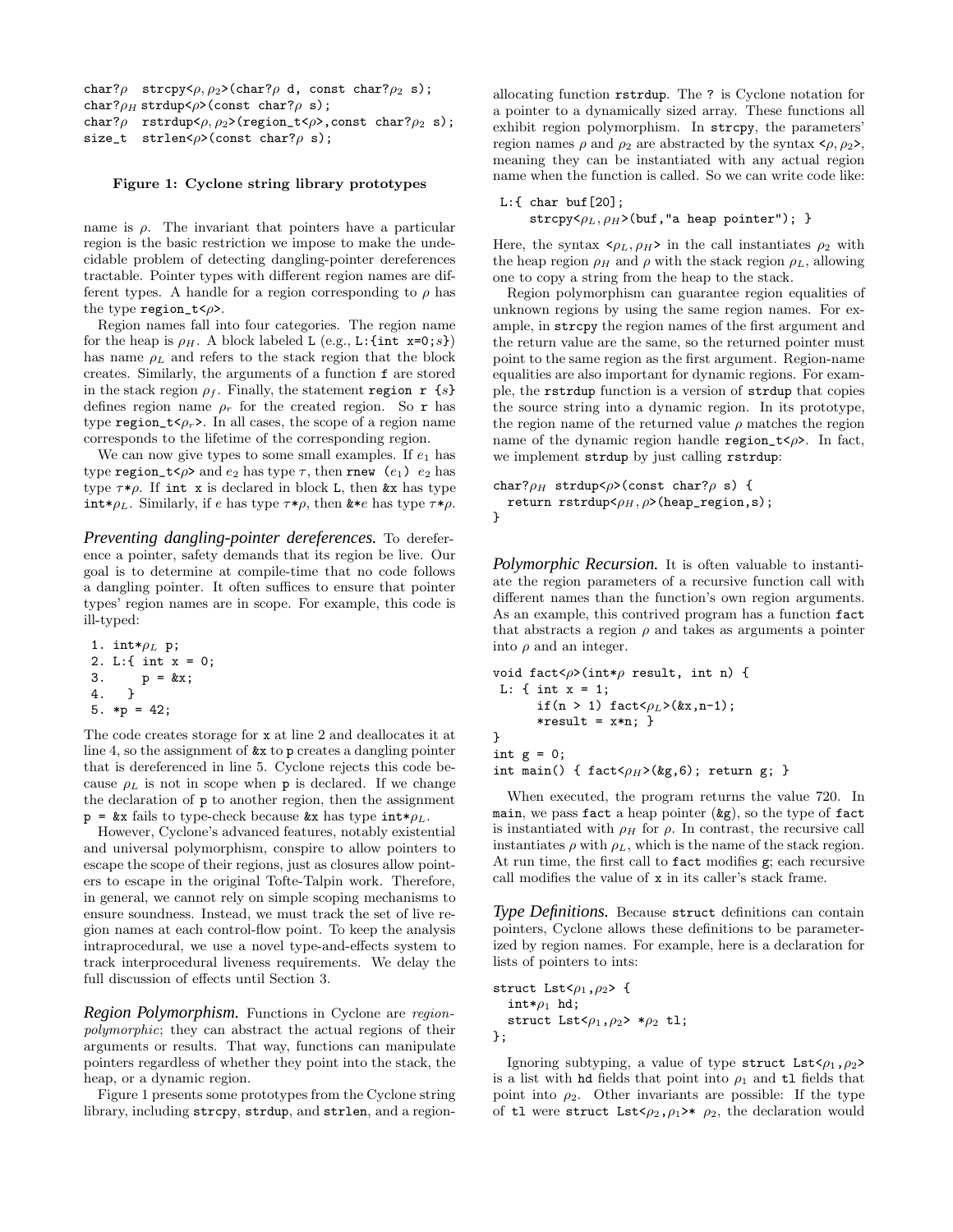```
char?\rho strcpy(char?\rho d, const char? s);
char? strdup(const char? s);
char?\rho rstrdup(region_t<\rho>, const char? s);
size_t strlen(const char? s);
```
**Figure 2: Cyclone prototypes minimally-annotated**

describe lists where the regions for hd and  $t1$  alternated at each element.

Type abbreviations using typedef can also have region parameters. For example, we can define region-allocated lists of heap-allocated pointers with:

typedef struct  $List $\rho_H, \rho$ > * $\rho$  list_t< $\rho$ >;$ 

## **2.3 Subtyping**

Although the type system we have described thus far is quite powerful, it is not expressive enough in some cases. For example, it is common to define a local variable to alternatively hold the value of one of its arguments:

```
void f < \rho_1, \rho_2>(int b, int*\rho_1 p1, int*\rho_2 p2) {
L: { int*\rho_L p;
       if(b) p = p1; else p=p2;
       /* ... do something with p ... */ }
}
```
It appears that the program should fail to type-check because neither p1 nor p2 has type  $int * \rho_L$ . If we change the type of p to  $\text{int} * \rho_1$  or  $\text{int} * \rho_2$ , then one of the assignments is illegal.

To solve this problem, we observe that if the region corresponding to  $\rho_1$  *outlives* the region corresponding to  $\rho_2$ , then it is sound to use a value of type  $\tau * \rho_1$  where we expect one of type  $\tau * \rho_2$ . Cyclone supports such coercions implicitly. The last-in-first-out region discipline makes such outlives relationships common: when we create a region, we know every region currently alive will outlive it. Simple subtyping based on this outlives relationship allows the above program to type-check.

Region-polymorphic functions can specify outlives relationships among their arguments with explicit preconditions that express partial orders on region lifetimes. In practice, we have very rarely used this feature, because the local outlives information has sufficed.

To ensure soundness, we do not allow casting  $\tau_1 * \rho$  to  $\tau_2 * \rho$ , even if  $\tau_1$  is a subtype of  $\tau_2$ , as this cast would allow putting a  $\tau_2$  in a location where other code expects a  $\tau_1$ . (This problem is the usual one with covariant subtyping on references.) However, Cyclone does allow casts from  $\tau_1 * \rho$  to const  $\tau_2 * \rho_2$ when  $\tau_1$  is a subtype of  $\tau_2$ . To ensure soundness, we must enforce read-only access for const values (unlike C). This support for "deep" subtyping, when combined with polymorphic recursion, is powerful enough to allow stack allocation of some recursive structures of arbitrary size.

#### **2.4 Eliminating Annotations**

Although Cyclone is explicitly typed in principle, we use a combination of inference and well-chosen defaults to reduce dramatically the number of annotations needed in practice. We emphasize that our approach to inference is purely intraprocedural and that prototypes for functions are never inferred. Rather, we use a default completion of partial

prototypes to minimize region annotations. This approach permits separate compilation.

When writing a pointer type (e.g.,  $int*)$ , the region annotation is always optional; the compiler deduces an appropriate annotation based on context:

- 1. For local declarations, a unification-based inference engine infers the annotation from the declaration's (intraprocedural) uses. This local inference works well in practice, especially when declarations have initializers.
- 2. Omitted region names in argument types are filled in with fresh region names that are generalized implicitly. So by default, functions are region polymorphic without any region equalities.
- 3. In all other contexts (return types, globals, type definitions), omitted region names are filled in with  $\rho_H$  (i.e., the heap). This default works well for global variables and for functions that return heap-allocated results. However, it fails for functions like strcpy that return one of their parameters. Without looking at the function body, we cannot determine which parameter (or component of a parameter) the function might return.

In addition, when calling a region-polymorphic function, the programmer can omit the explicit region-name instantiation and the inference engine discovers it. As a result of these devices, our fact example can become annotation-free:

```
void fact(int* result, int n) {
  int x = 1;
  if(n > 1) fact(kx, n-1);
  *result = x*n;
}
```
Put another way, the function above, when treated as C code, ports to Cyclone with no modification. Figure 2 shows the same string-library functions as Figure 1, but minimally annotated. In all cases, the lack of a region annotation on the argument s means the type-checker would insert a fresh region name for the pointer type, and generalize it. The lack of an annotation on the return type of strdup defaults to the heap. In total, five region annotations were removed and all generalization became implicit.

While the default annotations and inference engine reduce the burden on the programmer and make porting easier, it is still necessary to put in some explicit annotations to express equalities necessary for safety. For example, if we write:

void f2(int\*\* pp, int\* p) {\*pp=p;}

then the code elaborates to:

void f2< $\rho_1, \rho_2, \rho_3$ >(int \* $\rho_1 * \rho_2$  pp, int \* $\rho_3$  p) {\*pp=p;}

which fails to type-check because  $int * \rho_1 \neq int * \rho_3$ . The programmer must insert an explicit region annotation to assert an appropriate equality relation on the parameters:

void f2(int\* $\rho$ \* pp, int\* $\rho$  p) { \*pp = p; }

Finally, we employ another technique that greatly reduces annotations in practice, with regard to type definitions. We can partially apply parameterized type definitions; elided arguments are filled in via the same rules used for pointer types. Here is an aggressive use of this feature: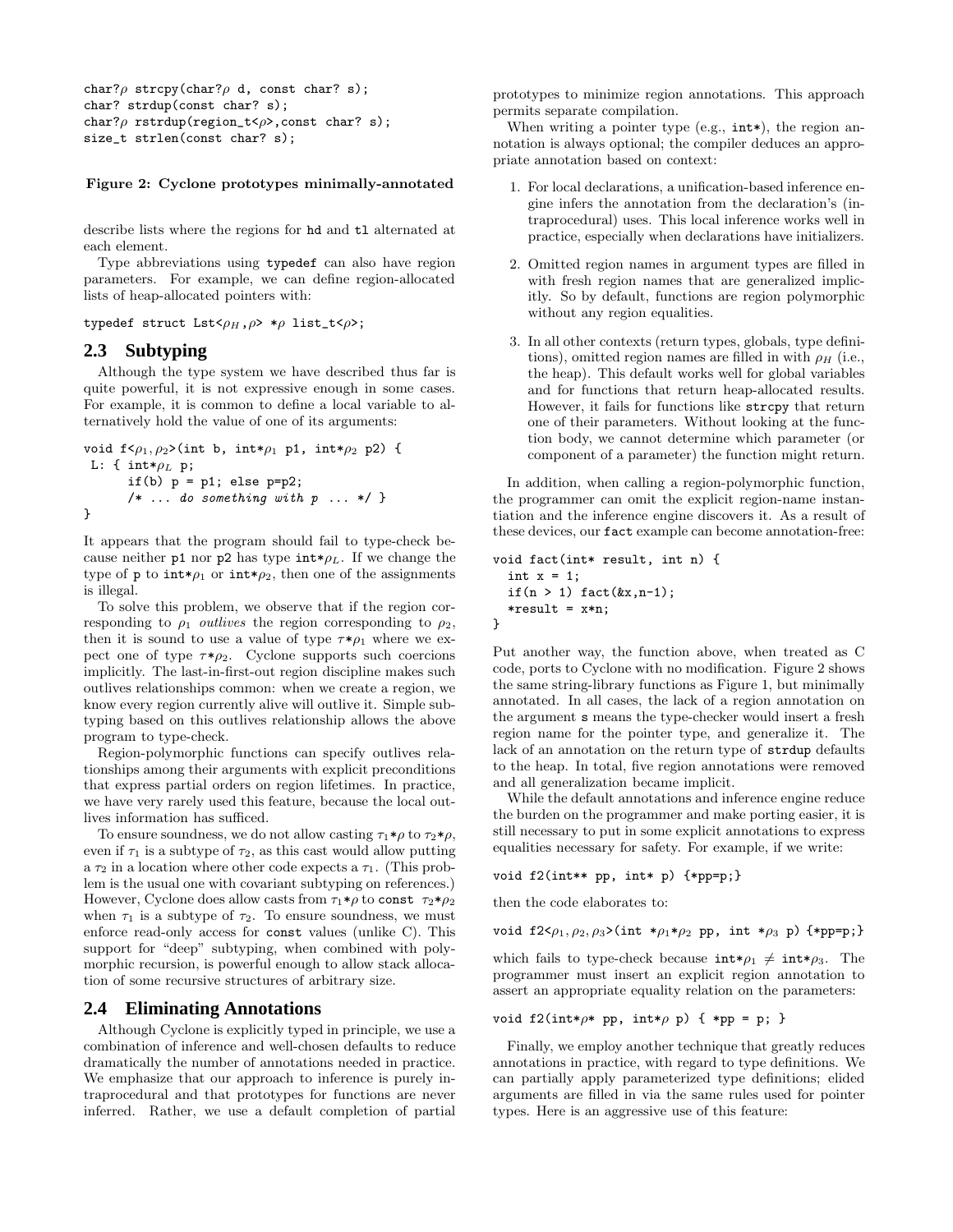```
typedef struct List<\rho_1, \rho_2> *\rho_2 l_t<\rho_1, \rho_2>;
l_t heap_copy(l_t l) {
  l_t ans = NULL;
  for(l_t 12 = 1; 12 != NULL; 12 = 12->tl)
    ans = new List(new *12->hd,ans);return ans;
}
```
Because of defaults, the parameter type is  $1_t \lt \varphi_1, \varphi_2$  and the return type is  $1_t \leq \rho_H$ ,  $\rho_H$ . Because of inference, the compiler gives ans the type  $1_t \lt \rho_H$ ,  $\rho_H$  (the return statement requires ans to have the function's return type) and 12 the type  $1_t \lt \rho_1$ ,  $\rho_2$  (12's initializer (1) has this type).

# **3. EFFECTS**

We argued in Section 2.2 that the scope restrictions on region names prevent pointers from escaping the scope of their region. In particular, a function or block cannot return or assign a value of type  $\tau * \rho$  outside the scope of  $\rho$ 's definition, simply because you cannot write down a (well-formed) type for the result. Indeed, if Cyclone had no mechanisms for type abstraction, this property would hold.

But if there is some way to hide a pointer's type in a result, then the pointer could escape the scope of its region. For instance, if Cyclone had (upwards-escaping) closures, then one could hide a pointer to a local variable in the closure's environment, and return the closure outside the scope of the variable, thereby introducing a dangling pointer. This, in and of itself, is not a problem, but if the closure is later invoked, then it might dereference the dangling pointer. This is the critical problem that Tofte and Talpin address for functional languages.

Cyclone does not have closures, but it has other typing constructs that hide regions. In particular, Cyclone provides existential types [22, 14], which suffice to encode closures [21] and simple forms of objects [5]. Therefore, it is possible in Cyclone for pointers to escape the scope of their regions.

To address this problem, the Cyclone type system keeps track of the subset of region names that are considered live at each control-flow point. Following Walker, Crary, and Morrisett [29], we call the set of live regions the capability. To allow dereferencing a pointer, the type system ensures that the associated region name is in the capability. Similarly, to allow a function call, Cyclone ensures that regions the function might access are all live. To this end, function types carry an effect that records the set of regions the function might access. The idea of using effects to ensure soundness is due to Tofte and Talpin (hereafter TT). However, our treatment of effects differs substantially from previous work.

The first major departure from TT is that we calculate default effects from the function prototype alone (instead of inferring them from the function body) in order to preserve separate compilation. The default effect includes the set of region names that appear in the argument or result types. For instance, given the prototype:

int\* $\rho_1$  f(int\*, int\* $\rho_1$ \*);

which elaborates to:

 $\text{int}*\rho_1 f \langle \rho_1, \rho_2, \rho_3 \rangle (\text{int}*\rho_2, \text{int}*\rho_1*\rho_3);$ 

the default effect is  $\{\rho_1, \rho_2, \rho_3\}$ . In the absence of polymorphism, this default effect is a conservative bound on the regions the function might access. As with region names in prototypes, the programmer can override the default with an explicit effect. For example, if f never dereferences its first argument, we can strengthen its prototype by adding an explicit effect as follows:

int\* $\rho_1$  f(int\* $\rho_2$ , int\* $\rho_1$ \* $\rho_3$ ; { $\rho_1, \rho_3$ });

In practice, we have found default effects extremely useful. Indeed, for the 110,000 lines of Cyclone code we have thus far, we have written one non-default effect.

The second major departure from TT is that we do not have effect variables. Effect variables are used by TT for three purposes: (1) to simulate subtyping in a unificationbased inference framework, (2) to abstract the set of regions that a closure might need to access, and (3) to abstract the set of regions hidden by an abstract type.

In our original Cyclone design, we tried to use TT-style effect variables. However, we found that the approach does not work well in an explicitly typed language for two reasons. First, the effect variables introduced by TT to support effect subtyping could occur free in only one location, and all effect variables had to be prenex quantified [26]. Their unification algorithm depended crucially upon these structural invariants. In an explicitly typed language, we found that enforcing these constraints was difficult. Furthermore, the prenex quantification restriction prevented first-class polymorphic functions, which Cyclone supports.

Second, we needed effect variables in some library interfaces, making the libraries harder to understand and use. Consider, for instance, a type for polymorphic sets:

```
struct Set\langle \alpha, \rho, \epsilon \rangle {
   list_t<\alpha,\rho> elts;
    int (*\text{cmp})(\alpha, \alpha; \epsilon);}
```
A Set consists of a list of  $\alpha$  elements, with the spine of the list in region  $\rho$ . We do not know where the elements are allocated until we instantiate  $\alpha$ . The comparison function cmp is used to determine set membership. Because the type of the elements is not yet known, the type of the cmp function must use an effect variable  $\epsilon$  to abstract the set of regions that it might access when comparing the two  $\alpha$  values. And this effect variable, like the type and region variable, must be abstracted by the Set structure.

Suppose the library exports the Set structure to clients abstractly (i.e., without revealing its definition):

struct Set $\langle \alpha, \rho, \epsilon \rangle$ ;

The client must somehow discern the connection between  $\alpha$ and  $\epsilon$ , namely that  $\epsilon$  is meant to abstract the set of regions within  $\alpha$  that the hidden comparison function might access.

## **3.1 Avoiding Effect Variables**

To simplify the system while retaining the benefit of effect variables, we use a type operator,  $\text{regions\_of}(\tau)$ . This novel operator is just part of the type system; it does not exist at run time. Intuitively,  $\text{regions\_of}(\tau)$  represents the set of regions that occur free in  $\tau$ . In particular:

regions\_of(int) =  $\emptyset$ regions\_of( $\tau * \rho$ ) = { $\rho$ }  $\cup$  regions\_of( $\tau$ ) regions\_of $((\tau_1,\ldots,\tau_n)\to\tau)=$ regions\_of( $\tau_1$ ) ∪ $\cdots$  ∪ regions\_of( $\tau_n$ ) ∪ regions\_of( $\tau$ )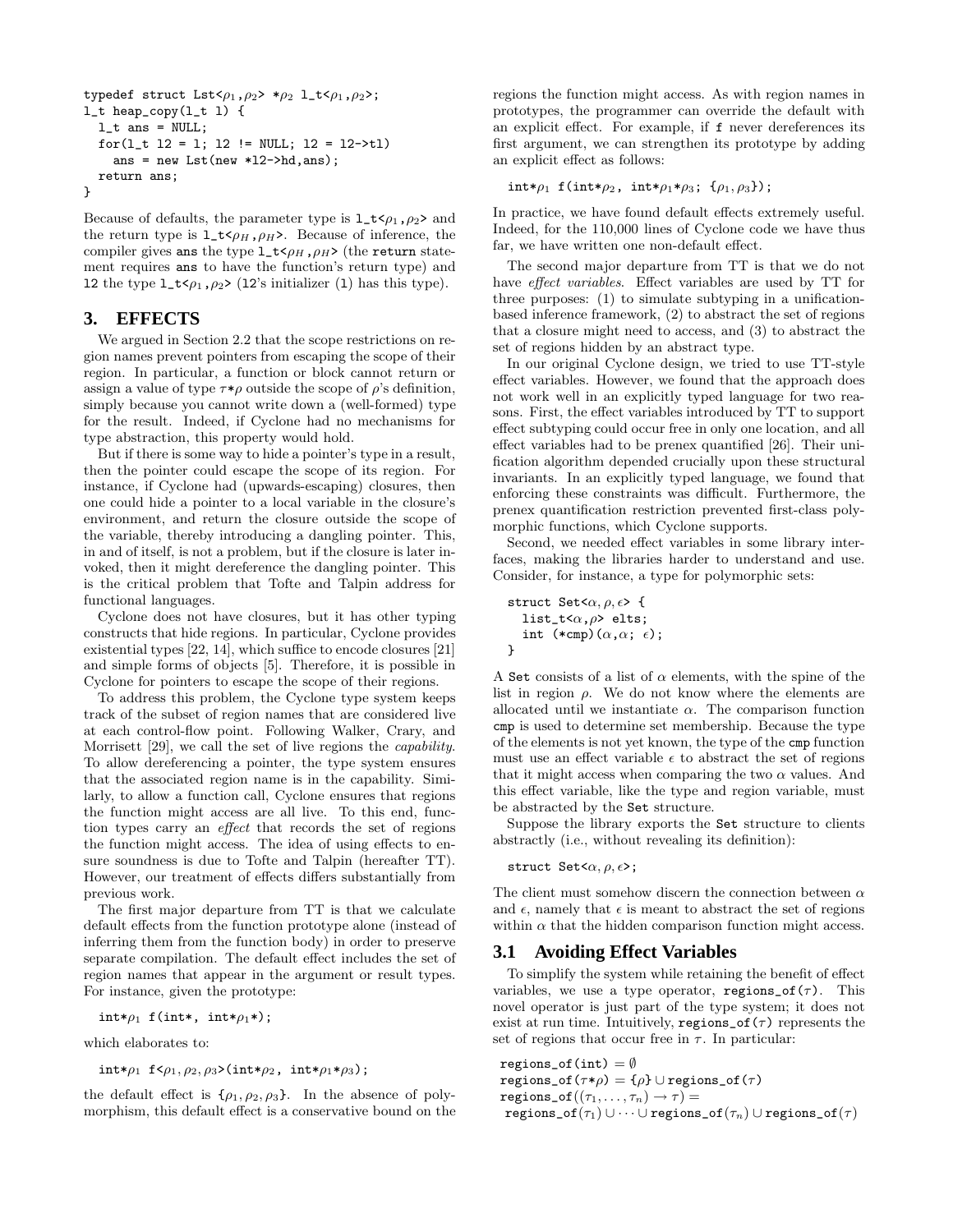For type variables, regions  $of(\alpha)$  is treated as an abstract set of region variables, much like effect variables. For example, regions\_of( $\alpha * \rho$ ) = { $\rho$ }  $\cup$  regions\_of( $\alpha$ ). The default effect of a function that has  $\alpha$  in its type simply includes regions\_of( $\alpha$ ).

With the addition of regions\_of, we can rewrite the Set example as follows:

```
struct Set<\alpha, \rho> {
  list_t<\alpha,\rho> elts;
   int (*cmp)(\alpha, \alpha; regions_of(\alpha);
}
```
Now the connection between the type parameter  $\alpha$  and the comparison function's effect is apparent, and the data structure no longer needs to be parameterized by an effect variable. Moreover, regions  $of(\alpha)$  is the default effect for int  $(*cmp)(\alpha,\alpha)$ , so we need not write it.

Now suppose we wish to build a Set $\text{Sint} * \rho_1, \rho_2$  value using a particular comparison function:

```
int cmp_ptr<\rho_1>(int*\rho_1 p1, int*\rho_1 p2) {
  return (*p1) == (*p2);}
Set<int*\rho_1, \rho_2> build_set(list_t<int*\rho_1, \rho_2> e) {
  return Set{.elts = e, .cmp = cmp_ptr<\rho_1>};
}
```
The default effect for cmp\_ptr is  $\{\rho_1\}$ . After instantiating  $\alpha$ with  $\text{int} * \rho_1$ , the effect of cmp becomes regions\_of( $\text{int} * \rho_1$ ), which equals  $\{\rho_1\}$ . As a result, the function build\_set typechecks. In fact, using any function with a default effect will always succeed. Consequently, programmers need not explicitly mention effects when designing or using libraries.

In addition, unifying function types becomes somewhat easier with default effects because, given the same argument and result types, two functions have the same default effect.

### **3.2 Interaction with Existential Types**

As mentioned above, Cyclone supports existential types, which allow programmers to encode closures. For example, we can give a type for "call-backs" that return an int:

```
struct IntFn \exists \alpha { int (*func)(\alpha env); \alpha env;};
```
Here, the call-back consists of a function pointer and some abstracted state that should be passed to the function. The  $\alpha$  is existentially bound: Various objects of type struct IntFn can instantiate  $\alpha$  differently. When a struct IntFn object is created, the type-checker ensures there is a type for  $\alpha$  such that the fields are initialized correctly.

To access the fields of an existential object, we need to "open" them by giving a name to the bound type variable. For example, we can write (in admittedly alien syntax):

```
int apply_intfn(struct IntFn pkg) {
  let IntFn\{\langle \beta \rangle .func = f,.env = y} = pkg;
  return f(y);
}
```
The let form binds f to pkg.func with type int  $(*)$  $(\beta)$ and y to pkg.env with type  $\beta$ . So the function call appears well-typed. However, the effect for f is regions\_of( $\beta$ ) and we have no evidence that these regions are still live, even though  $\beta$  is in scope. Indeed, the regions may not be live as the following code demonstrates:

```
int read<\rho>(int*\rho x) { return *x; }
struct IntFn dangle() {
  L:\{int x = 0;struct IntFn ans =
         \{<\text{int} * \rho_L> .func = read<\rho_L>, .env = &x};
     return ans; }
}
```
Here, the abstracted type  $\alpha$  is instantiated with  $\text{int} * \rho_L$  because the call-back's environment is a pointer to an int in region  $\rho_L$ . The function for the call-back just dereferences the pointer it is passed. When packaged as an existential, the  $\text{int} * \rho_L$  is hidden and thus the result is well-typed despite the fact that the call-back has a dangling pointer.

In short, to use struct IntFn objects, we must "leak" enough information to prove a call is safe. Rather than resorting to effect variables, we give regions\_of( $\alpha$ ) a *bound*:

#### struct IntFn< $\rho$ >  $\exists \alpha : \geq \rho \ \{ \ \ldots \ \}$ ;

The bound means regions\_of( $\alpha$ ) must all *outlive*  $\rho$ ; the type-checker rejects an instantiation of  $\alpha$  in which the bound may not hold. Therefore, if pkg has type struct  $IntFn < \rho$ , then we can call  $f$  so long as  $\rho$  is live. In practice, bounds reduce the "effect" of a call-back to a single region.

#### **4. FORMAL SOUNDNESS**

In a separate technical report [15], we have defined an operational model of Core Cyclone, formalized the type system, and proven type soundness. Space constraints prevent us from including the material here, so we summarize the salient details.

Core Cyclone includes all of the features relevant to memory management, including stack allocation, dynamic regions, polymorphism, and existential types. The operational semantics is a small-step, deterministic rewriting relation  $(\rightarrow)$  from machine states to machine states. A machine state is a triple  $(G, S, s)$  consisting of a garbage stack G, a stack S, and a statement s. The stacks are lists mapping region names ( $\rho$ ) to regions (R), which in turn are maps from locations  $(x)$  to values  $(v)$ . The garbage stack G is a technical device to record the deallocated storage so that the program stays closed despite dangling pointers. Note, however, that the abstract machine becomes stuck if the program attempts to read or write a location in the garbage stack. The primary goal of the formalism is to prove that well-typed programs cannot get stuck, so the garbage stack (the deallocated regions) need not exist during execution.

#### **4.1 Syntax**

Figure 3 gives BNF definitions for the syntax of the statements, expressions, and types for Core Cyclone. Constructors  $(\tau)$  define syntax for both types and regions. We use a kind discipline to determine whether a type variable represents a type  $(T)$  or a region  $(\mathcal{R})$ .

Types include pairs  $(\tau_1 \times \tau_2)$  to model structs. Like structs, pairs are passed by value (i.e., copied). We do not duplicate polymorphic code, so pair types cannot instantiate type variables because their values are larger than those of other types (i.e., they are at least two words). Types also include type variables, universal types, and existential types. The quantifiers can range over types or regions and include region constraints, which are used to specify partial orders on region lifetimes. A region constraint  $(\gamma)$  is a list of primitive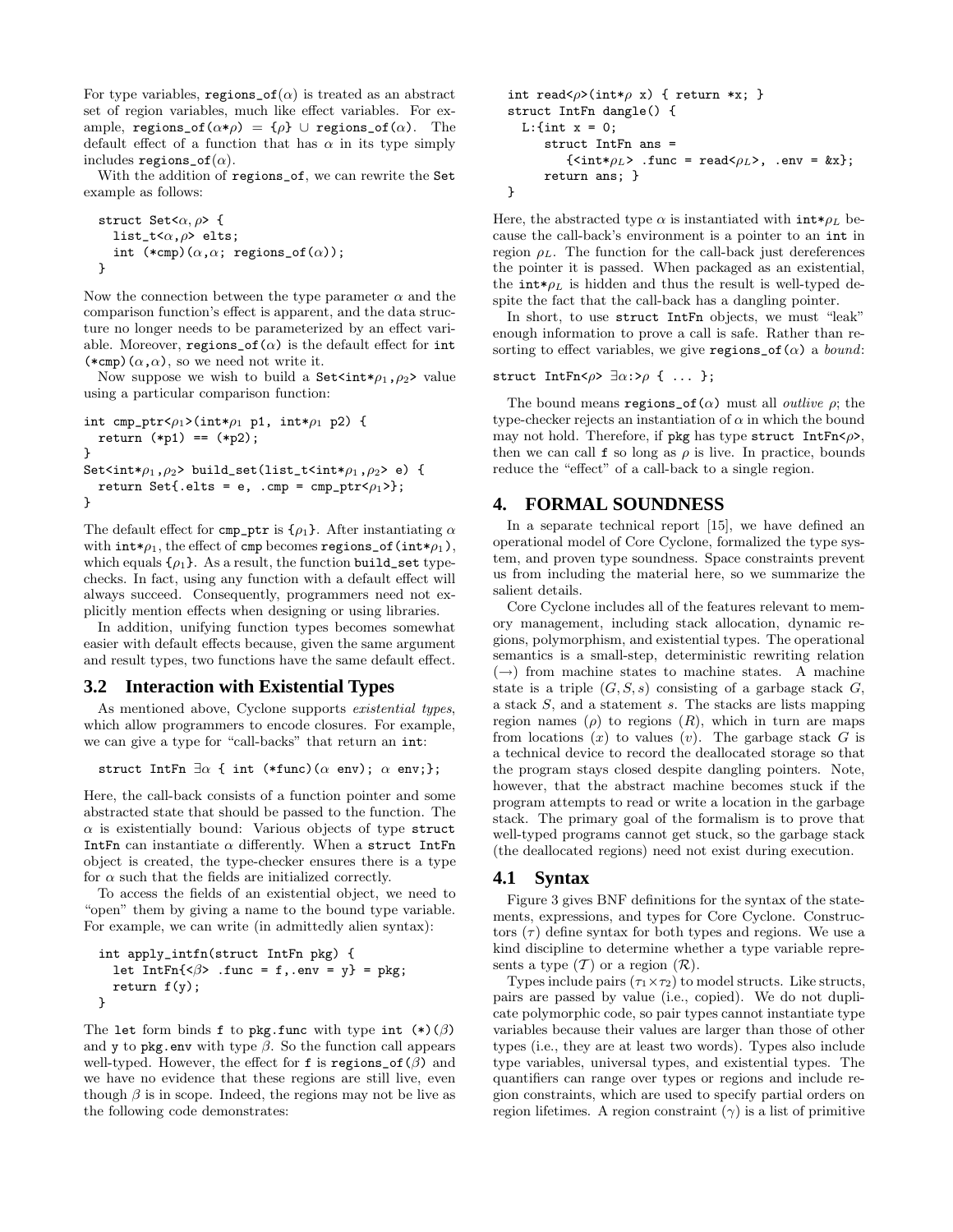kinds 
$$
\kappa
$$
 ::=  $\mathcal{T} | \mathcal{R}$   
\ntype and region vars  $\alpha, \rho$   
\nregion sets  $\epsilon$  ::=  $\alpha_1 \cup \cdots \cup \alpha_n \cup \{\rho_1, \ldots, \rho_m\}$   
\nregion constraints  $\gamma$  ::=  $\emptyset | \gamma, \epsilon <: \rho$   
\nconstructions  $\tau$  ::=  $\alpha | \text{ int } |\tau_1 \stackrel{\epsilon}{\rightarrow} \tau_2 | \tau_1 \times \tau_2 | \tau * \rho | \text{ handle}(\rho) | \forall \alpha: \kappa \triangleright \gamma. \tau | \exists \alpha: \kappa \triangleright \gamma. \tau$   
\nexpressions  $e$  ::=  $x_\rho | v | e \langle \tau \rangle | (e_1, e_2) | e.i | * e | \text{rnew}(e_1)e_2 |$   
\n $e_1(e_2) | \& e | e_1 = e_2 | \text{pack}[\tau_1, e] \text{ as } \tau_2$   
\nvalues  $v$  ::=  $i | f | \& p | \text{region}(\rho) | (v_1, v_2) | \text{pack}[\tau_1, v] \text{ as } \tau_2$   
\npaths  $p$  ::=  $x_\rho | p.i$   
\nfunctions  $f$  ::=  $\rho: (\tau_1 x_\rho) \stackrel{\epsilon}{\rightarrow} \tau_2 = \{s\} | \Delta \alpha: \kappa \triangleright \gamma. f$   
\nstatements  $s$  ::=  $e | \text{return } e | s_1; s_2 | \text{ if } (e) s_1 \text{ else } s_2 | \text{while } (e) s |$   
\n $\rho: \{\tau x_\rho = e; s\} | \text{region}(\rho) x_\rho s | \rho: \{\text{open} [\alpha, x_\rho] = e; s\} | s \text{pop}[\rho]$ 

#### **Figure 3: Abstract Syntax of Core Cyclone**

constraints of the form  $\epsilon < \rho$  where  $\epsilon$  is a region set, and  $\rho$  is a region. Intuitively, the constraint means that if  $\rho$  is live, then any of the regions in  $\epsilon$  are live. Region sets can include region variables  $(\rho)$  or the **regions** of a type variable. (We omit the regions\_of for conciseness.) Finally, function types include a region set  $(\epsilon)$ , which specifies the function's effect (i.e., the set of regions that must be live before calling the function).

Statements consist of expressions, return statements, composition, if statements, and while statements. In addition, they include blocks  $(\rho : {\tau x_{\rho} = e; s})$  for declaring a new stack region and a variable within that region, dynamicregion declarations ( $\operatorname{region}(\rho) x_\rho s$ ), and a form for opening values of existential type. Finally, statements include a special form " $s$  pop $[\rho]$ " that, when executed, evaluates s to a terminal state and then deallocates (moves to the garbage stack) the region  $\rho$ . This form is not available to source programs; it is used internally by the abstract machine as a marker to indicate when to deallocate a region.

Expressions include variables  $x_{\rho}$ , which double as locations. Each variable x lives in a given region  $\rho$ ; formally  $x_{\rho}$  makes this fact explicit. Other expressions are integers, functions, pointer dereference, function calls, the address-of operator, and assignment as in C. In addition, expressions include type instantiation, pairs, projection, rnew, and existential packages. Lastly, region handles  $(\text{region}(\rho))$  are a special form not available to source programs; creating a dynamic region with  $\operatorname{region}(\rho) x_\rho s$  binds  $x_\rho$  to  $\operatorname{region}(\rho)$ .

Rather than model individual memory locations, paths provide a symbolic way to refer to a component of a compound object. For instance, if the location  $x_{\rho}$  contains the value  $((3,4),(5,6))$ , then the path  $x_{\rho}.1$  refers to  $(3,4)$ , and  $x_p$ .1.2 refers to 4. As in C, if p is a path, then  $\&p$  is a value.

#### **4.2 Static Semantics**

The most important typing judgment is the one for statements. It has the form:

$$
\Delta;\Gamma;\gamma;\epsilon;\tau\vdash_{\mathrm{stmt}}s
$$

Here,  $\Delta$  records the type and region variables that are in scope, Γ records the value variables in scope and their types,  $\gamma$  records partial-order constraints relating region lifetimes,  $\epsilon$  records the capability (i.e., which regions in  $\Delta$  are considered live), and  $\tau$  records the type that e must have in any statement of the form return  $e$ . We present just a few interesting rules.

Type-checking statements requires checking that expressions have the correct types. For example, the rule for return statements is:

$$
\frac{\Delta; \Gamma; \gamma; \epsilon \vdash e : \tau}{\Delta; \Gamma; \gamma; \epsilon; \tau \vdash_{\text{stmt return } e}}
$$

Expressions must access only memory that can be proven live from  $\epsilon$  and  $\gamma$ . Here are two example rules:

$$
\frac{\gamma \vdash \epsilon \Rightarrow \rho}{\Delta; \Gamma; \gamma; \epsilon \vdash x_{\rho} : \Gamma(x_{\rho})}
$$
\n
$$
\frac{\Delta; \Gamma; \gamma; \epsilon \vdash e : \tau * \rho \quad \gamma \vdash \epsilon \Rightarrow \rho}{\Delta; \Gamma; \gamma; \epsilon \vdash *e : \tau}
$$

We use  $\gamma \vdash \epsilon \Rightarrow \rho$  to prove  $\rho$  is live. Informally, we need a  $\rho' \in \epsilon$  such that the partial order  $\gamma$  shows  $\rho$  outlives  $\rho'$ . Of course,  $\rho \in \epsilon$  suffices.

We use the same idea for our subsumption rule:

$$
\frac{\Delta; \Gamma; \gamma; \epsilon \vdash e : \tau * \rho_1 \quad \gamma \vdash \rho_2 \Rightarrow \rho_1}{\Delta; \Gamma; \gamma; \epsilon \vdash e : \tau * \rho_2}
$$

To type-check function calls, we use  $\gamma \vdash \epsilon \Rightarrow \epsilon_1$  to mean every  $\alpha$  and  $\rho$  in  $\epsilon_1$  can be proven live from  $\epsilon$  and  $\gamma$ . The rule is otherwise standard:

$$
\Delta; \Gamma; \gamma; \epsilon \vdash e_1 : \tau_2 \stackrel{\epsilon_1}{\rightarrow} \tau \quad \Delta; \Gamma; \gamma; \epsilon \vdash e_2 : \tau_2 \quad \gamma \vdash \epsilon \Rightarrow \epsilon_1
$$

$$
\Delta; \Gamma; \gamma; \epsilon \vdash e_1(e_2) : \tau
$$

Here is the rule for type instantiation:

$$
\frac{\Delta; \Gamma; \gamma; \epsilon \vdash e : \forall \alpha: \kappa \triangleright \gamma_1. \tau_2 \quad \Delta \vdash \tau_1 : \kappa \quad \gamma \vdash \gamma_1[\tau_1/\alpha]}{\Delta; \Gamma; \gamma; \epsilon \vdash e \langle \tau_1 \rangle : \tau_2[\tau_1/\alpha]}
$$

The only novelty is ensuring that  $\gamma$  establishes the constraints  $\gamma_1$  used when type-checking e. The judgment  $\gamma \vdash \gamma'$ just means for every  $\epsilon < \rho$  in  $\gamma'$ , we can show  $\gamma \vdash \rho \Rightarrow \epsilon$ . By abuse of notation, we write  $\tau_2[\tau_1/\alpha]$  for the capture-avoiding substitution of  $\tau_1$  for  $\alpha$  in  $\tau_2$  and  $\gamma_1|\tau_1/\alpha|$  for the substitution of regions of  $(\tau_1)$  for  $\alpha$  in  $\gamma_1$ .

Another necessary judgment for statements is

 $\vdash_{\text{ret}} s$ 

It ensures that if execution of s terminates, then the terminal state will have the form return  $v$  for some value  $v$ . This judgment, defined via a simple syntax-directed analysis, enforces that functions must not "fall off" — they always return values.

To set up the proof of soundness, we define a judgment to assert that a garbage stack G and stack S can be described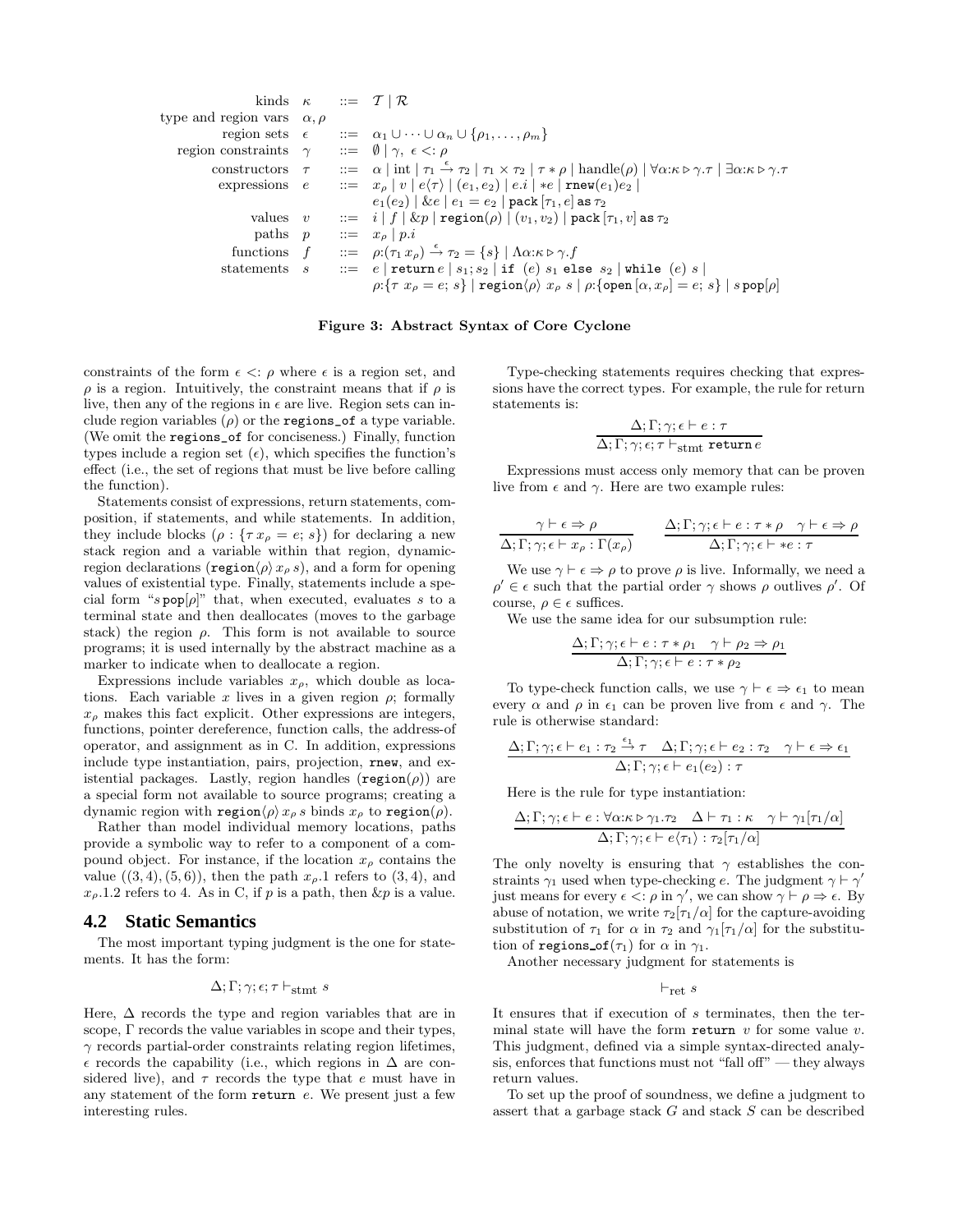by the context  $\Delta; \Gamma; \gamma$ :

$$
\vdash_{\text{heap}} (G, S) : \Delta; \Gamma; \gamma
$$

Here,  $\Delta$  is the set of region names that are bound in either  $G$  or  $S$ ;  $\Gamma$  records the types of the locations bound in either G or S; and  $\gamma$  records the regions' relative lifetimes. In particular,  $\gamma$  describes the total order of the regions in S. This judgment is used to connect assumptions that a statement might make with the reality of the current heap.

With these judgments, we can state the Soundness Theorem for Core Cyclone:

THEOREM 4.1 (SOUNDNESS). If:

- 1.  $\vdash_{heap} (\emptyset, [\rho_H \mapsto R]) : \Delta; \Gamma; \gamma,$
- 2.  $\vdash_{ret} s$ ,
- 3.  $\Delta; \Gamma; \gamma; \{\rho_H\}; \text{int} \vdash_{stmt} s, \text{ and}$
- 4. s contains no pop statements

then either  $(G, S, s)$  runs forever or there exists a  $G', R'$  and *i* such that  $(G, [\rho_H \mapsto R], s) \rightarrow^* (G', [\rho_H \mapsto R'],$ return *i*).

In plain English, if we start with an empty garbage heap, and a stack that contains a single heap region  $([\rho_H \mapsto R])$ that is well-formed, and if statement  $s$  "doesn't fall off," and  $s$  is well-formed with respect to the type of the initial heap and returns only integers, and s does not contain pop statements, then the program cannot get stuck from type errors or dangling-pointer dereferences. Furthermore, if the program terminates, all of the regions it allocated will have been freed and the program will return an integer.

The soundness proof, available in our companion technical report [15], uses long and tedious progress and preservation (subject-reduction) lemmas. Here we just sketch two complications from the proof of preservation. First, our operational semantics uses type substitution, for example  $(G, S, (\Lambda \alpha : \kappa \triangleright \gamma \cdot f)(\tau)) \rightarrow (G, S, f[\tau/\alpha])$ . As usual, we need a substitution lemma in order to conclude the well-typedness of  $f[\tau/\alpha]$  given the well-typedness of  $\Lambda \alpha : \kappa \triangleright \gamma . f$ . Because of explicit effects and partial orders, proving the necessary substitution lemma requires several auxiliary lemmas, for example  $\gamma \vdash \epsilon_1 \Rightarrow \epsilon_2$  implies  $\gamma[\epsilon_3/\alpha] \vdash \epsilon_1[\epsilon_3/\alpha] \Rightarrow \epsilon_2[\epsilon_3/\alpha]$ .

Second, we must weaken the theorem's assumptions that the heap has one region and s has no pop statements, while still proving that the program properly deallocates all the regions it allocates. To do so, we assume that given  $(G, S, s)$ , we can partition  $S$  into  $S_1S_2$  such that s deallocates all regions in  $S_2$  (in last-in-first-out order) and none of the regions in  $S_1$ . (To see this assumption is a proper weakening, let  $S_1 = [\rho_H \mapsto R]$  and  $S_2 = \emptyset$ .) This assumption (formalized as another judgment on statements) implies enough about the position of pop statements in s to prove that the program s' resulting from a rewriting step properly deallocates exactly all of the live regions not in  $S_1$ . In other words, the ability to partition  $S$  such that the necessary properties hold is preserved under evaluation.

## **5. IMPLEMENTING CYCLONE REGIONS**

The code-generation and run-time support for Cyclone regions is very simple. Heap and stack manipulation are exactly as in C. Dynamic regions are represented as linked lists of "pages" where each page is twice the size of the previous one. A region handle points to the beginning of the list and the current "allocation point" on the last page, where rnew or rmalloc place the next object. If there is insufficient space for an object, a new page is allocated. Region deallocation simply frees each page of the list.

When the garbage collector is included, dynamic-region list pages are acquired from the collector. The collector supports explicit deallocation, which we use to free regions. It is important to note that the collector simply treats the region pages as large objects. As they are always reachable from the stack, they are scanned and any pointers to heapallocated objects are found, ensuring that these objects are preserved. The advantage of this interface is its simplicity, but at some cost: At collection time, every object in every dynamic region appears reachable, and thus all (live) dynamic regions must be scanned, and no objects within (or reachable from) dynamic regions are reclaimed.

The code generator ensures that regions are deallocated even when their lifetimes end due to unstructured control flow. For each intraprocedural jump or return, it is easy to determine statically how many regions should be deallocated before transferring control. When throwing an exception, the number of regions to deallocate is not known statically. Therefore, we store region handles and exception handlers in an integrated list that operates in a last-in-first-out manner. When an exception is thrown, we traverse the list deallocating regions until we reach an exception handler. We then transfer control with longjmp. In this fashion, we ensure that a region is always deallocated when control returns.

#### **6. EXPERIMENTAL RESULTS**

To simplify porting to and programming in Cyclone, we have sought to minimize the number of required region annotations. Just as important, we have sought to achieve good performance. In Sections 6.1 and 6.2, we analyze the burden of porting, in terms of added annotations, and find that annotations impose negligible burden on the application writer, but a somewhat larger burden on the library writer. In Section 6.3, we present a comparison of Cyclone's performance to that of C for our ported applications, and find that while networking programs essentially perform the same as C, compute-bound applications are up to a factor of three slower due to run-time checks and pointer representations.

## **6.1 Porting Application Code**

We ported a number of applications and compared the differences in source code between the original and the Cyclone version. We picked several networking applications because they are part of the "systems" domain in which controlling data representation is important. These include a web server (mini\_httpd), some web utilities (http\_get, http\_post, http\_ping, and http\_load), and a simple client (finger). We also used some computationally intense, older C applications that make heavy use of arrays and pointers; these include cfrac, grobner, and tile. Finally, we ported the compression utilities cacm and ncompress.

We took two approaches to porting. First, we changed all the programs as little as possible to make them correct Cyclone programs. Then, for cfrac and mini\_httpd, we regionized the code: We made functions more region polymorphic and, where possible, eliminated heap allocation in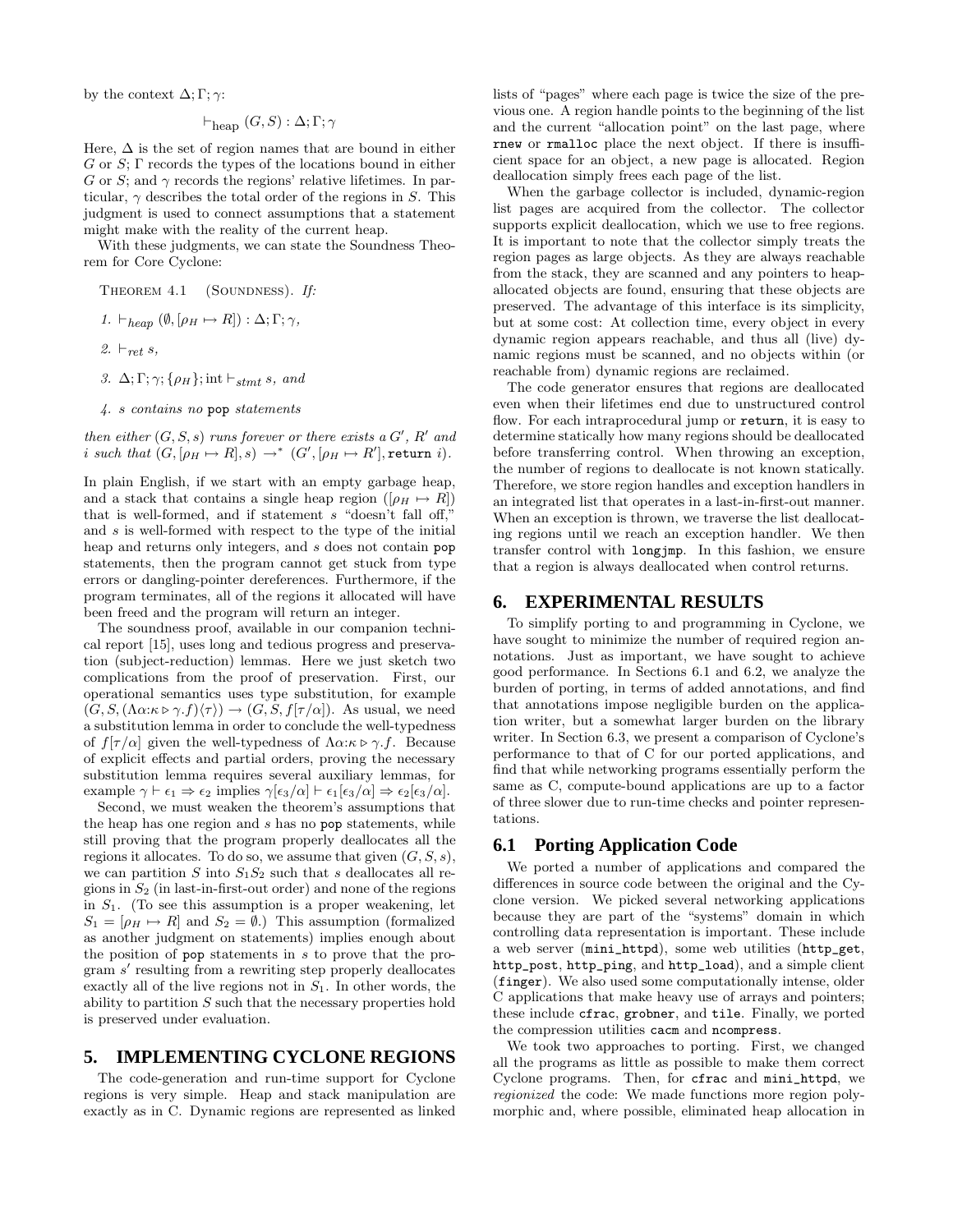| Program                      | LOC   |       |       | annotations |                |
|------------------------------|-------|-------|-------|-------------|----------------|
|                              | C     | Cyc   | diffs | total       | lines          |
| cacm                         | 340   | 360   | 41    | 0           | 0              |
| cfrac                        | 4218  | 4215  | 134   | 2           | $\overline{2}$ |
| finger                       | 158   | 161   | 17    | 3           | 3              |
| grobner                      | 3260  | 3401  | 452   | 71          | 40             |
| http_get                     | 529   | 530   | 44    | 4           | 4              |
| http_load                    | 2072  | 2058  | 121   | 15          | 13             |
| http_ping                    | 1072  | 1082  | 33    |             |                |
| http_post                    | 607   | 609   | 51    | 8           | 8              |
| matxmult                     | 57    | 53    | 11    | 3           |                |
| mini httpd                   | 3005  | 3027  | 266   | 4           | 4              |
| ncompress                    | 1964  | 1986  | 134   | 10          | 9              |
| tile                         | 1345  | 1365  | 148   | 2           | $\overline{2}$ |
| total                        | 18627 | 18847 | 1452  | 124         | 86             |
| <i>regionized</i> benchmarks |       |       |       |             |                |

| cfrac      |      | 4192 | ∥<br>503  | 158 |     |
|------------|------|------|-----------|-----|-----|
| mini httpd | 3005 | 2986 | 531       | 88  | 54  |
| total      |      |      | ║<br>1034 | 246 | 161 |

**Table 1: Benchmark code differences**

favor of dynamic region allocation with rnew. We also added compiler-checked "not null" annotations to pointer types where possible to avoid some null checks.

Our results are summarized in Table 1. For each program, Table 1 shows the number of lines of C and Cyclone code, the number of differences between the two, and the region annotations required in Cyclone. The diffs column indicates the number of lines added or changed in porting from C to Cyclone. For the annotations, the total column is the number of individual region-related alterations, including per-variable annotations and occurrences of region r {s} and rnew. The lines column is the total number of lines in the file that changed due to these annotations.

There are two interesting results regarding the difficulty of minimal porting. First, the overall changes in the programs are relatively small  $-$  less than 10% of the program code needed to be changed. The vast majority of the differences arise from pointer-syntax alterations. These changes are typically easy to make — e.g., the type of strings are changed from char \* to char ?. We are currently experimenting with interpreting char \* as a safe null-terminated string type by default; doing so allows many fewer changes.

The most encouraging result is that the number of region annotations is small: only 124 changes (which account for roughly 6% of the total changes) in more than 18,000 lines of code. The majority of these changes were completely trivial, e.g., many programs required adding  $\rho_H$  annotations to argv so that arguments could be stored in global variables. The program that required the most changes was grobner. Interestingly, the majority of these changes arose from the fact that in one place a stack pointer was being stored in a struct type. We therefore parameterized the struct definition with a region variable, and this parameterization then propagated through the rest of the code. However, the default annotation still worked in many cases: out of 133 total variable declarations of the parameterized struct type, only 38 required annotations.

The cost of porting a program to use dynamic regions was also reasonable; in this case roughly 13% of the total differences were region-related. For the web server, we were able to eliminate heap allocation entirely. Because it is event-

|              | LOC | proto | rnew | region |
|--------------|-----|-------|------|--------|
| string.h     | 139 | 57    |      |        |
| string-max.h | 139 | 135   |      |        |
| string.cyc   | 739 | 68    |      |        |
| list.h       | 364 | 85    |      |        |
| $list-max.h$ | 364 | 171   |      |        |
| list.cyc     | 819 |       | 38   |        |

**Table 2: Region annotations in libraries**

driven, handling each request as it comes in, we changed the main handler function to create a dynamic region and then pass the region handle to its subroutines in a request structure. After the request is serviced, the region is freed. The majority of the overall changes arose from moving global variables into the request structure and adding the structure as a parameter to various functions. This request structure is parameterized by a region, so many of the functions need annotations to connect the region of the request structure to that of another argument or return value.

We were less successful in regionizing cfrac. As in the web server, we changed many functions to allocate using region-handle parameters. It was easy to do dynamic region allocation and deallocation as part of the algorithm's main iteration, but for large inputs, it was difficult to keep regions from growing large before deallocation. We conclude that garbage collection is a better match for this code, but others have had more success with regions [12].

#### **6.2 Porting Library Code**

We have ported a significant subset of the C and Caml libraries to Cyclone. Two illustrative cases are the Cyclone list and string libraries, ported from Caml and C respectively. Table 2 summarizes the region annotations in the interfaces and implementations of these libraries. As a rough measure of the effectiveness of default region annotations, we also provide results for "maximally annotated" versions of the interfaces (list-max.h and string-max.h, respectively). The proto column lists the number of region type annotations that were necessary in function prototypes; the rnew column lists the number of uses of rnew, and the region column lists the number of uses of dynamic regions.

We found that library code requires more region annotations than application code, but most of these annotations are for the sake of convenience and generality rather than necessity. Library functions that perform allocation often come in two flavors: a heap allocating function that has the same signature as the corresponding C or Caml function, and a version that takes an additional region handle for generality; most annotations occur in the latter. Most of the changes are to function prototypes; no explicit region annotations were necessary in the bodies of functions. The maximally annotated interfaces require 2–2.4 times more region annotations; that is, the default region annotations suffice 50–60% of the time. Most of the non-default region annotations were needed to express a "same-region" relationship between arguments and return types or to allow the function to allocate into an arbitrary region; the remainder were needed in type definitions. Moreover, no effect annotations whatsoever were necessary.

Most importantly, our applications, such as the compiler, use the libraries extensively and region instantiation is im-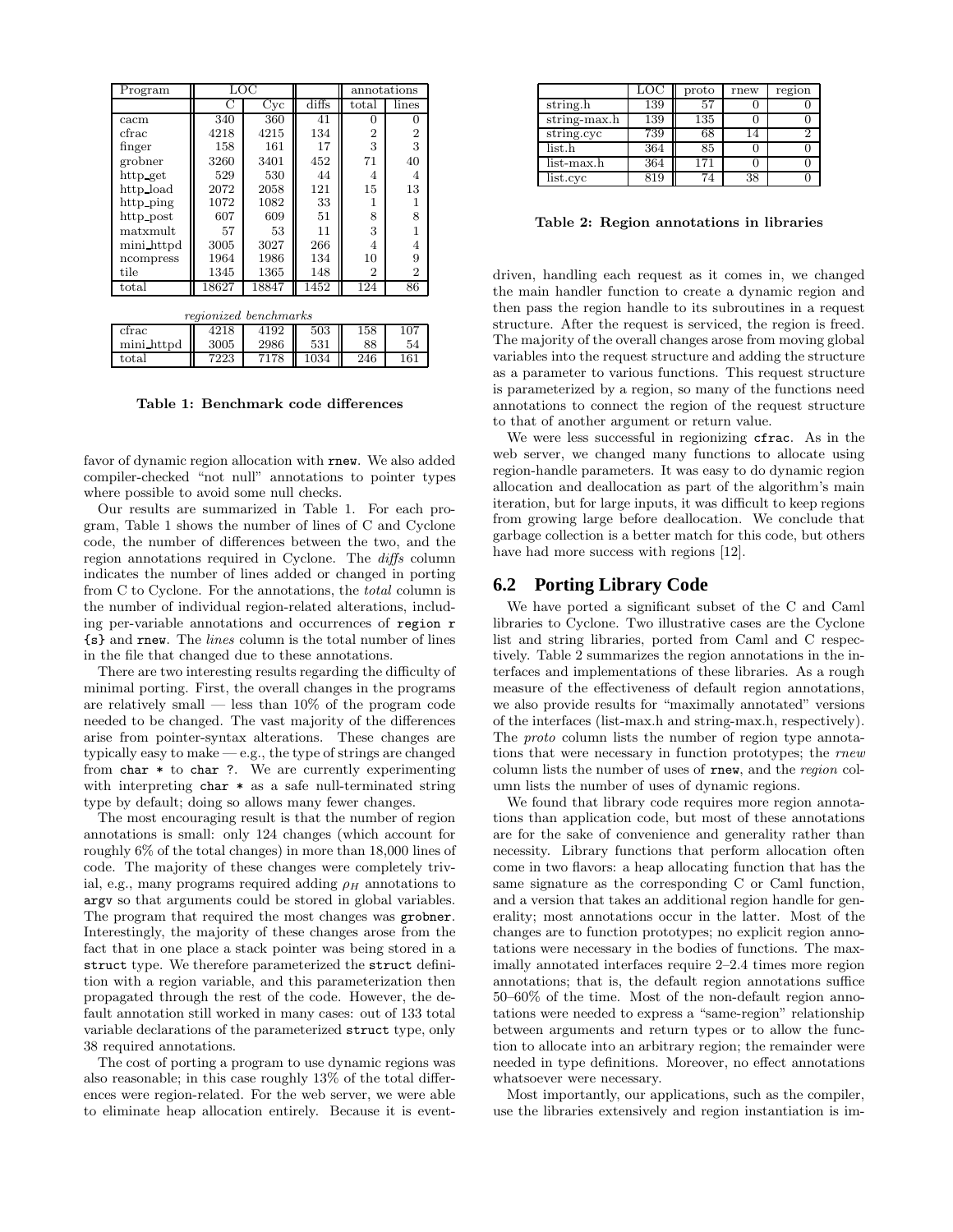| <b>Test</b>                | $\overline{\mathrm{C} \text{ time}}(\mathrm{s})$ | Cyclone time    |              |                 |              |
|----------------------------|--------------------------------------------------|-----------------|--------------|-----------------|--------------|
|                            |                                                  | checked(s)      | factor       | unchecked(s)    | factor       |
| cacm                       | $0.12 \pm 0.00$                                  | $0.15 + 0.00$   | $1.25\times$ | $0.14 + 0.00$   | $1.17\times$ |
| $c$ fra $c^{\dagger}$      | $2.30 \pm 0.00$                                  | $5.57 + 0.01$   | $2.42\times$ | $4.77 + 0.01$   | $2.07\times$ |
| finger                     | $0.54 \pm 0.42$                                  | $0.48 \pm 0.15$ | $0.89\times$ | $0.53 \pm 0.16$ | $0.98\times$ |
| $\text{grobner}^{\dagger}$ | $0.03 \pm 0.00$                                  | $0.07 \pm 0.00$ | $2.85\times$ | $0.07 + 0.00$   | $2.49\times$ |
| http_get                   | $0.32 \pm 0.03$                                  | $0.33 + 0.02$   | $1.03\times$ | $0.32 + 0.06$   | $1.00\times$ |
| http load <sup>†</sup>     | $0.16 + 0.00$                                    | $0.16 + 0.00$   | $1.00\times$ | $0.16 + 0.00$   | $1.00\times$ |
| http ping                  | $0.06 + 0.02$                                    | $0.06 + 0.02$   | $1.00\times$ | $0.06 + 0.01$   | $1.00\times$ |
| http_post                  | $0.04 \pm 0.01$                                  | $0.04 + 0.00$   | $1.00\times$ | $0.04 + 0.01$   | $1.00\times$ |
| matxmult                   | $1.37 + 0.00$                                    | $1.50 \pm 0.00$ | $1.09\times$ | $1.37 + 0.00$   | $1.00\times$ |
| mini_httpd-1.15c           | $2.05 \pm 0.00$                                  | $2.09 + 0.00$   | $1.02\times$ | $2.09 \pm 0.00$ | $1.02\times$ |
| $ncompress-4.2.4$          | $0.14 \pm 0.01$                                  | $0.19 \pm 0.00$ | $1.36\times$ | $0.18 + 0.00$   | $1.29\times$ |
| tile <sup>†</sup>          | $0.44 \pm 0.00$                                  | $0.74 \pm 0.00$ | $1.68\times$ | $0.67 \pm 0.00$ | $1.52\times$ |

†Compiled with the garbage collector

| regionized benchmarks |                                   |  |                |                                 |              |  |
|-----------------------|-----------------------------------|--|----------------|---------------------------------|--------------|--|
| ctrac                 | $2.30 \pm 0.00$   $5.22 \pm 0.01$ |  |                | $2.27 \times$   4.56 $\pm$ 0.01 | $1.98\times$ |  |
| mini httpd            | $2.30 \pm 0.00$   $2.35 \pm 0.00$ |  | $1.02\times$ 1 | $2.35 \pm 0.00$                 | $1.02\times$ |  |

#### **Table 3: Benchmark performance**

plicit throughout them. The vast majority of library calls in ported C code require no changes; malloc, realloc, memcpy, etc., are essentially the only exceptions.

#### **6.3 Performance**

Table 3 shows the performance of the original C versions of our benchmark programs together with the Cyclone versions with or without bounds-checks and null-checks. We ran each benchmark twenty-one times on a 750 MHz Pentium III with 256MB of RAM, running Linux kernel 2.2.16- 12, using gcc 2.96 as a back end. The gcc optimization flags used for compiling both the original C code and the output of the Cyclone compiler were -O3 -march=i686. Because we observed skewed distributions for the http benchmarks, we report medians and semi-interquartile ranges  $(SIQR)^{1}$ . For the non-web benchmarks (and some of the web benchmarks) the median and mean were essentially identical, and the standard deviation was at most 2% of the mean. The factor columns for the Cyclone programs show the slowdown factor relative to the C versions.

We achieve near-zero overhead for network or I/O bound applications such as the http clients and servers, but we pay a substantial penalty for compute-intensive benchmarks; the worst is grobner, which is almost a factor of three slower than the C version. We have seen slowdowns of a factor of six in pathological scenarios involving pointer arithmetic in some microbenchmarks.

Two common sources of overhead in safe languages are garbage collection and bounds checking. Garbage-collection overhead is not easy to measure in Cyclone, because regionizing a program can require significant work. As shown in Table 3, only a few of our benchmarks needed garbage collection. Profiling the garbage collected version of cfrac suggests that garbage collection accounts for approximately half of its overhead. Partially regionizing cfrac resulted in an 6% improvement. On the other hand, http\_load and tile make relatively little use of dynamic allocation, so they have almost no garbage-collection overhead. Therefore, we expect that the overhead will vary widely for different programs depending on their memory-usage patterns.

As Table 3 demonstrates, bounds-checks are also an important component of the overhead, but less than we expected. We found that a major cost is due to the representation of fat pointers. A fat pointer is represented with three words: the base address, the bounds address, and the current pointer location (essentially the same representation used by McGary's bounded pointers [20]). The result is a larger space overhead, larger cache footprint, more parameter passing and return-value copying, and increased register pressure, especially on the register-impoverished x86.

Because fat pointers are currently the only pointer types in Cyclone that support pointer arithmetic and dynamically sized arrays, good fat-pointer performance is crucial to many Cyclone programs. We found that slight changes to fat pointer operations and gcc flags relating to instruction selection could have a huge impact on performance. In particular, replacing inlined pointer operations with macros and setting the architecture-specific instruction-selection flag properly doubled the speed of some applications.

#### **7. RELATED WORK**

In this paper, we have concentrated on the region-based type system for Cyclone, which naturally supports C-style stack allocation, conventional heap allocation, and dynamic region allocation. We feel that Cyclone is a unique and promising point in the programming-language design-space, but many other systems share some features with Cyclone.

*Making C Safe.* Many systems, including but certainly not limited to LCLint [10, 9], SLAM [3], Safe-C [2], and CCured [25], aim to make C code safe. Some of these systems, such as LCLint, are meant to be static bug-finding tools. Like Cyclone, they usually require restricted coding idioms or additional annotations, but unlike Cyclone, they offer no soundness guarantees. In this way, these static tools reduce false positives. In contrast, Cyclone uses a combination of a static type system (for memory management) and run-time checks (for bounds violations) to minimize false positives.

 $1$ The semi-interquartile range is the difference between the high quartile and the low quartile divided by 2. This is a measure of variability, similar to standard deviation, recommended by Jain [18] for skewed distributions.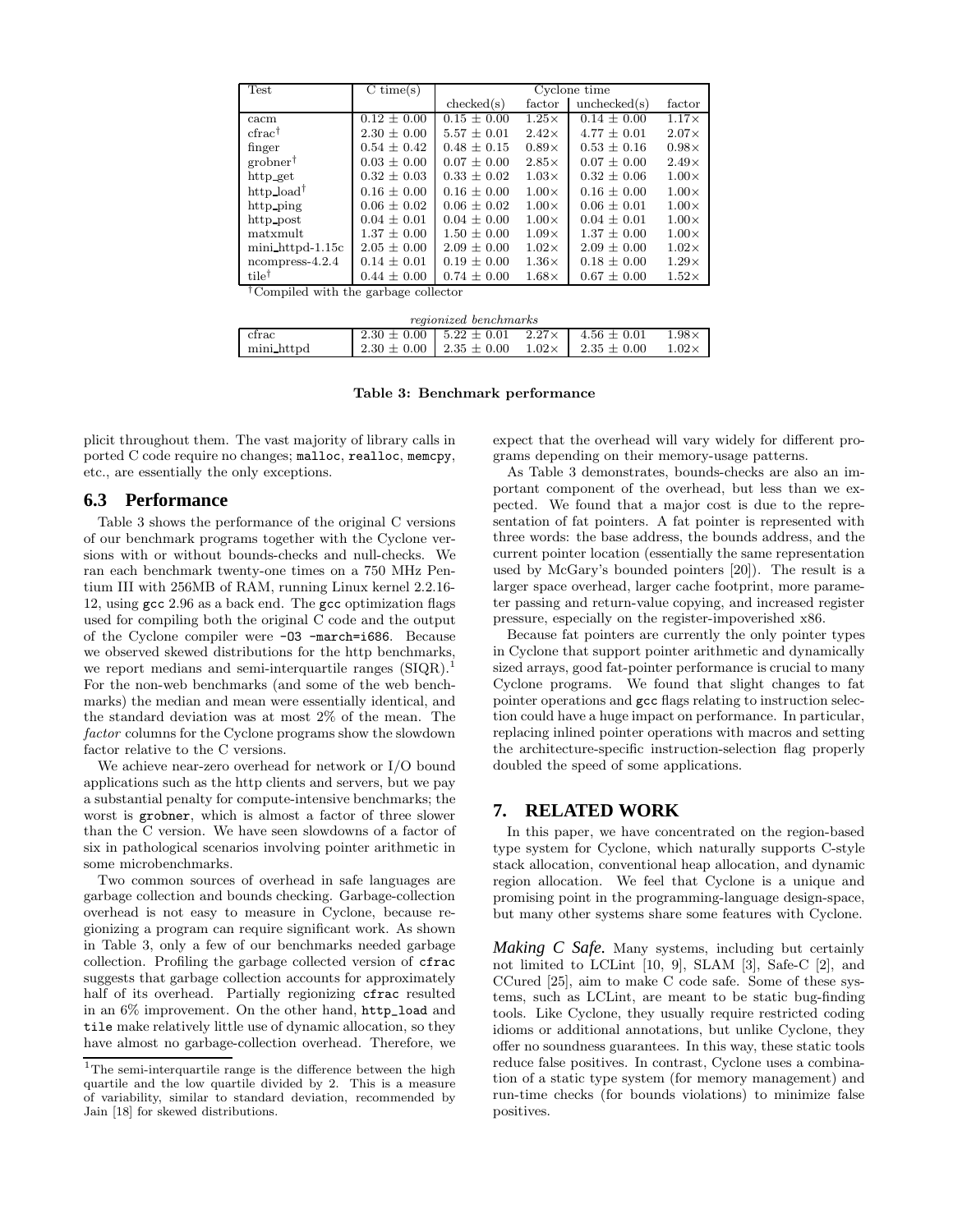Other systems, such as Safe-C and CCured, ensure soundness by rewriting the code and adding run-time checks, at least whenever an implementation-dependent static analysis cannot eliminate the checks. The primary advantage of these systems is that they require (almost) no changes to the C code, unlike Cyclone. However, they do not preserve the same data representations and lifetimes for objects. (Cyclone's  $\tau$ ? pointers also use a wide representation, but the use of these pointers is under programmer control.) Furthermore, memory errors are caught at run time instead of compile time. For instance, when an object is freed under CCured, the (entire) storage is not immediately reclaimed, but rather marked as inaccessible. Subsequent accesses check the mark and signal an error when the object is dereferenced. Ultimately, the mark is reclaimed with a garbage collector to avoid leaks. Moreover, CCured may move some stack-allocated objects to the heap to avoid dangling-pointer dereferences.

*Static Regions.* Tofte and Talpin's seminal work [28] on implementing ML with regions provides the foundation for regions in the ML Kit [27]. Programming with the Kit is convenient, as the compiler automatically infers all region annotations. However, small changes to a program can have drastic, unintuitive effects on object lifetimes. Thus, to program effectively, one must understand the analysis and try to control it indirectly by using certain idioms [27]. More recent work for the ML Kit includes optional support for garbage collection within regions [16].

A number of extensions to the basic Tofte-Talpin framework can avoid the constraints of LIFO region lifetimes. As examples, the ML Kit includes a reset-region primitive [27]; Aiken et al. provide an analysis to free some regions early [1]; and Walker et al. [29, 30] propose general systems for freeing regions based on linear types. All of these systems are more expressive than our framework. For instance, the ideas in the Capability Calculus were used to implement type-safe garbage collectors within a language [31, 23]. However, these systems were not designed for source-level programming. They were designed as compiler intermediate languages or analyses, so they can ignore issues such as minimizing annotations or providing control to the user.

Two other recent projects, Vault [7] and the work of Henglein et al. [17] aim to provide safe source-level control over memory management using regions. Vault's powerful type system allows a region to be freed before it leaves scope and its types can enforce that code must free a region. To do so, Vault restricts region aliasing and tracks more finegrained effects. As a result, programming in Vault requires more annotations. Nevertheless, we find Vault an extremely promising direction and hope to adapt some of these ideas to Cyclone. Henglein et al. [17] have designed a flexible region system that does not require LIFO behavior. However, the system is monomorphic and first-order; it is unclear how to extend it to support polymorphism or existential types.

Finally, both TAL [24] and the Microsoft CIL [13] provide some support for type-safe stack allocation. But neither system allows programmers to mix stack and heap pointers, and both systems place overly strong restrictions on how stack pointers can be used. For instance, the Microsoft CIL prevents such pointers from being placed in data structures or returned as results — features that language implementors need for effective compilation [8].

*Regions in C.* Perhaps the most closely related work is Gay and Aiken's RC [12] compiler and their earlier system, C@ [11]. As they note, region-based programming in C is an old idea; they contribute language support for efficient reference counting to detect if a region is deallocated while there remain pointers to it (that are not within it). This dynamic system has no a priori restrictions on regions' lifetimes and a pointer can point anywhere, so the RC approach can encode more memory-management idioms. Like Cyclone, they provide pointer annotations. These annotations are never required, but they are often crucial for performance because they reduce the need for reference counting. One such annotation is very similar to our notion of region subtyping.

RC uses reference counting only for dynamic regions. In fact, one annotation enforces that a pointer never points into a dynamic region, so no reference counting is needed. As a result, RC allows dangling pointers into the stack or heap. Other kinds of type errors also remain. Indeed, we found a number of array-bounds bugs in two of the benchmarks used to evaluate RC: grobner and tile. Finally, RC cannot support the kind of polymorphism that Cyclone does because the RC compiler must know statically which objects are pointers.

In summary, some of these systems are more convenient to use than Cyclone (e.g., CCured and the MLKit) but take away control over memory management. Some of the static systems (e.g., the Capability Calculus) provide more powerful region constructs, but were designed as intermediate languages and do not have the programming convenience of Cyclone. Other systems (e.g., RC, Safe-C) are more flexible but offer no static guarantees.

# **8. FUTURE WORK**

A great deal of work remains to achieve our goals of providing a tool to move legacy code to a type-safe environment easily and providing a type-safe language for building systems where control over data representations and memory management is an issue.

In the near future, we hope to incorporate support for deallocating dynamic regions early. We have experimented briefly with linear type systems in the style of the Capability Calculus or Vault, but have found that this approach is generally too restrictive, especially in the context of exceptions. Instead, we are currently developing a traditional intraprocedural flow analysis to track region aliasing and region lifetimes. Again, for the interprocedural case, we expect to add support for explicit annotations, and to use experimental evidence to drive the choice of defaults.

We also expect to incorporate better support for first-class regions, in the style of RC. The goal is to give programmers a sufficient range of options that they can use the statically checked regions most of the time, but fall back on the dynamically checked regions when needed.

In addition to enhancements to the region system, work is needed in other areas. For instance, we have seen run-time overheads ranging from 1x to 3x for the benchmarks presented here, and overheads as high as 6x for some computeintensive microbenchmarks. We are currently working to identify the bottlenecks, but a clear problem is with our representation of pointers to dynamically sized arrays (? pointers). To support dynamically sized arrays and boundschecks, we tag such arrays with implicit size information.